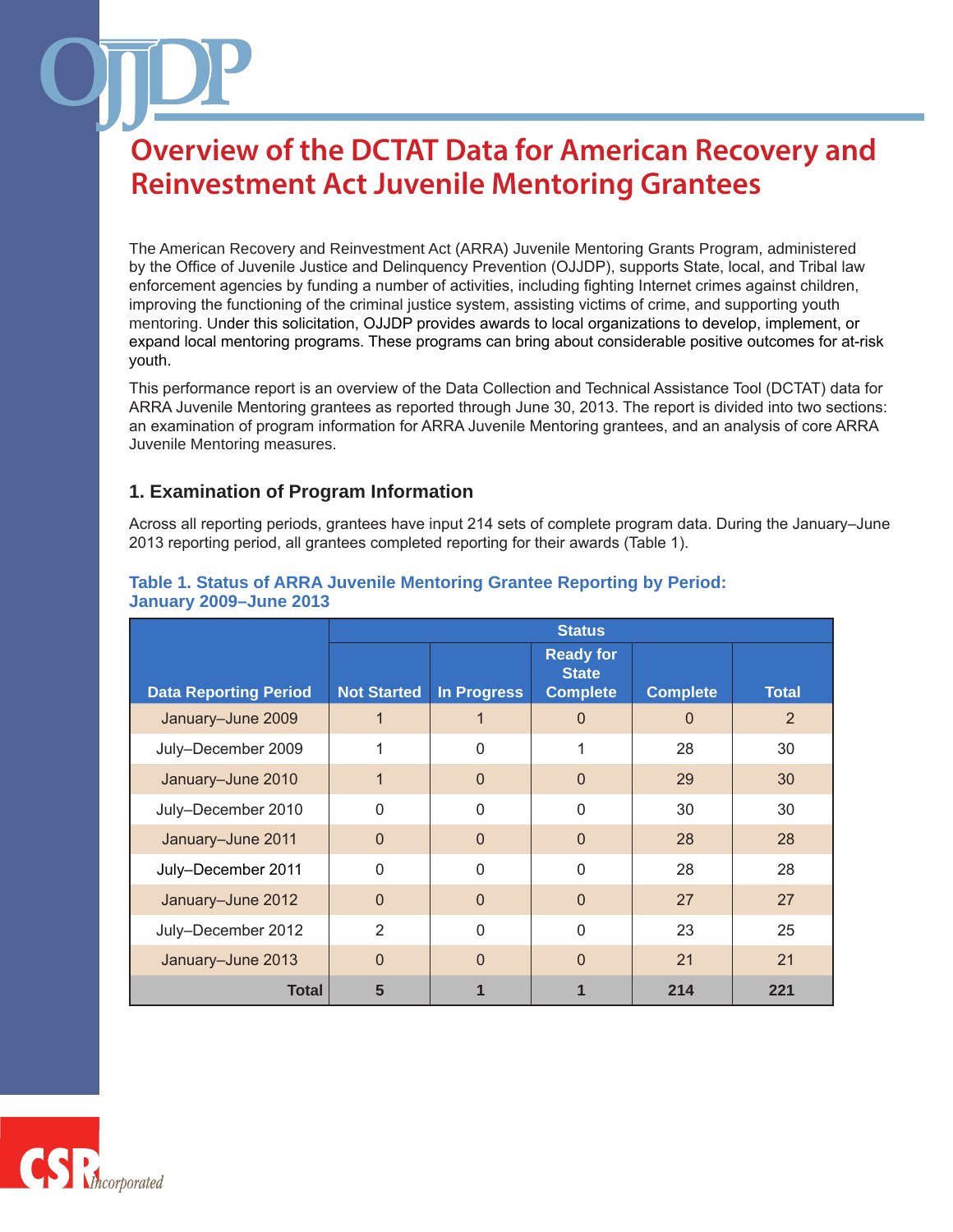ARRA Juvenile Mentoring grantees are beginning to close out their awards as Recovery Act funds diminish. Table 2 provides a comprehensive assessment of remaining Federal funds by State for the most recent reporting period.1

### **Table 2. Federal Award Amount by State (Dollars): January–June 2013**

| <b>Grantee State</b> | <b>Federal Award Amount</b><br>(Dollars) |
|----------------------|------------------------------------------|
| СA                   | \$<br>994,523                            |
| CO                   | 996,483                                  |
| IA                   | 950,043                                  |
| LA                   | 482,175                                  |
| <b>MA</b>            | 499,830                                  |
| MD                   | 19,160,337                               |
| <b>MN</b>            | 500,000                                  |
| ΝC                   | 978,499                                  |
| <b>NM</b>            | 499,998                                  |
| 0R                   | 500,000                                  |
| <b>SC</b>            | 486,169                                  |
| SD                   | 499,908                                  |
| <b>TN</b>            | 500,000                                  |
| <b>TX</b>            | 500,000                                  |
| <b>WA</b>            | 1,000,000                                |
| WI                   | 497,691                                  |

<sup>1</sup> Amounts represent the State to which the grants were awarded. They do not necessarily indicate the State in which grant money is being used to conduct activities.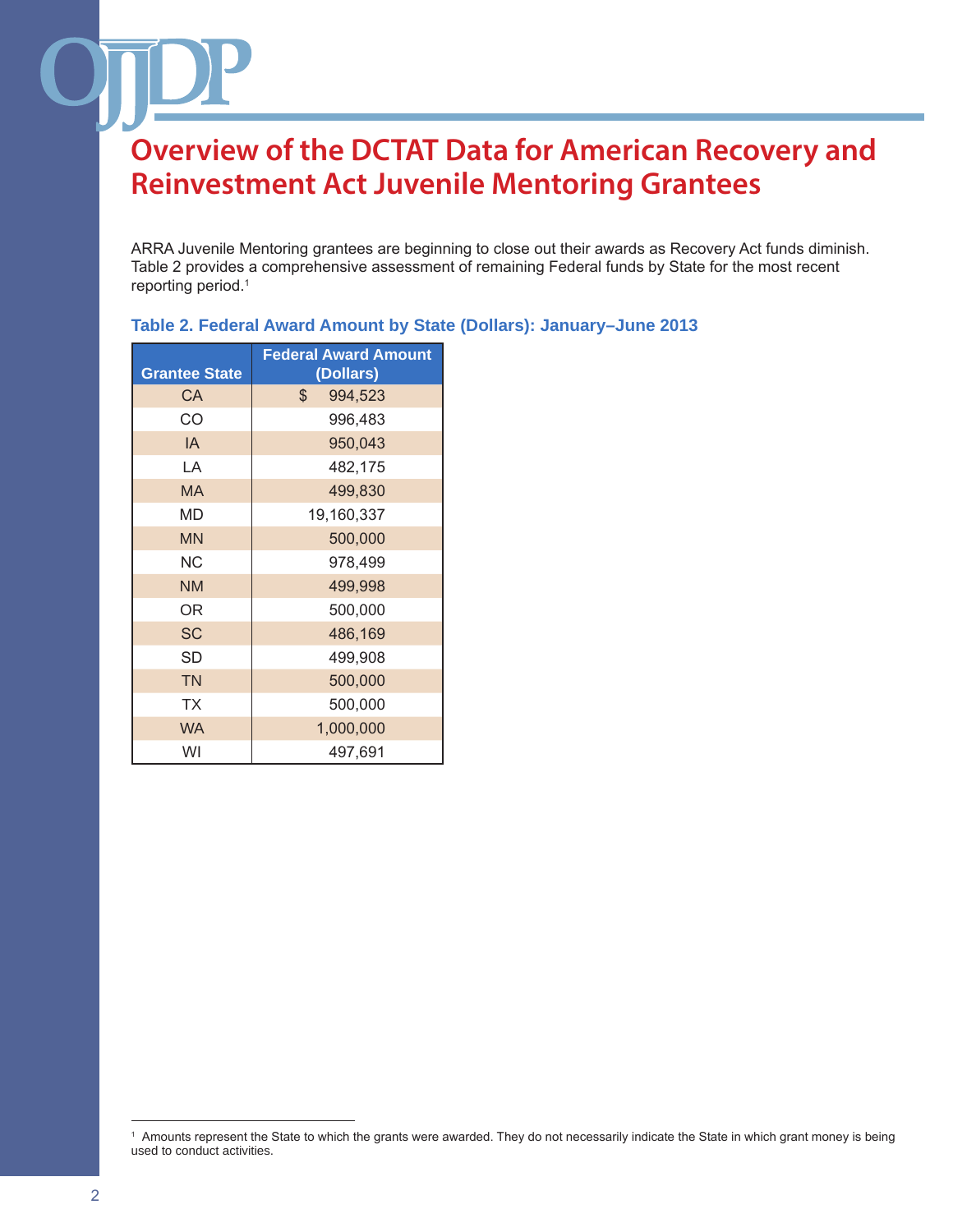The most grants and/or subgrants still active during this reporting period went to Maryland, with 11, followed by Iowa and South Carolina with 9 each. Figure 1 shows a comparison among 16 grantee states.



### **Figure 1. Grants and/or Subgrants by State: January–June 2013**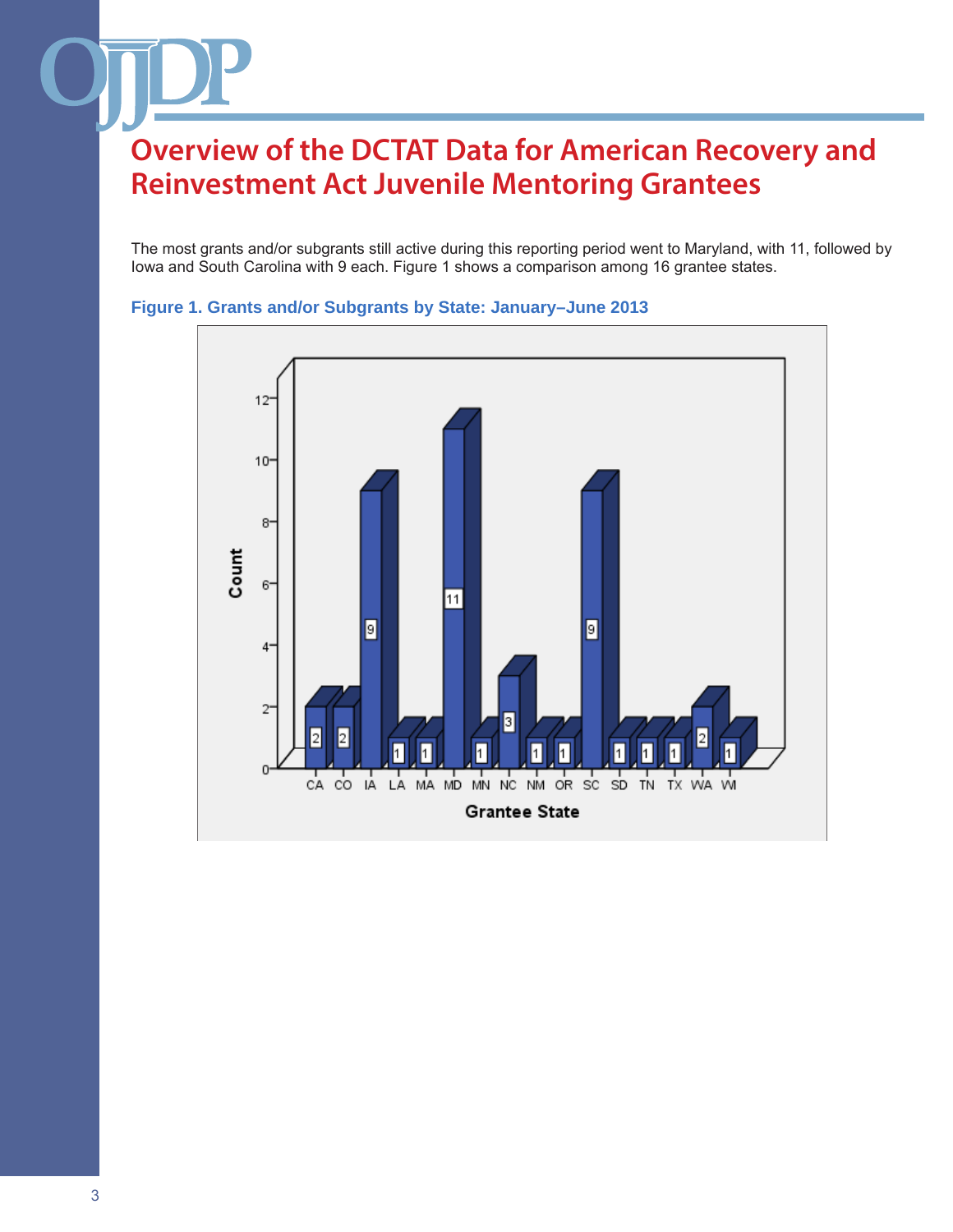Analysis of implementing agencies for this period revealed that the largest numbers of programs were with nonprofit community-based organizations (67 percent). Schools or other education organizations accounted for 26 percent of awards, while other community-based organizations represented 4 percent (Figure 2).



#### **Figure 2. Grants by Implementing Organization Type (Percent): January–June 2013 (***N* **= 46)**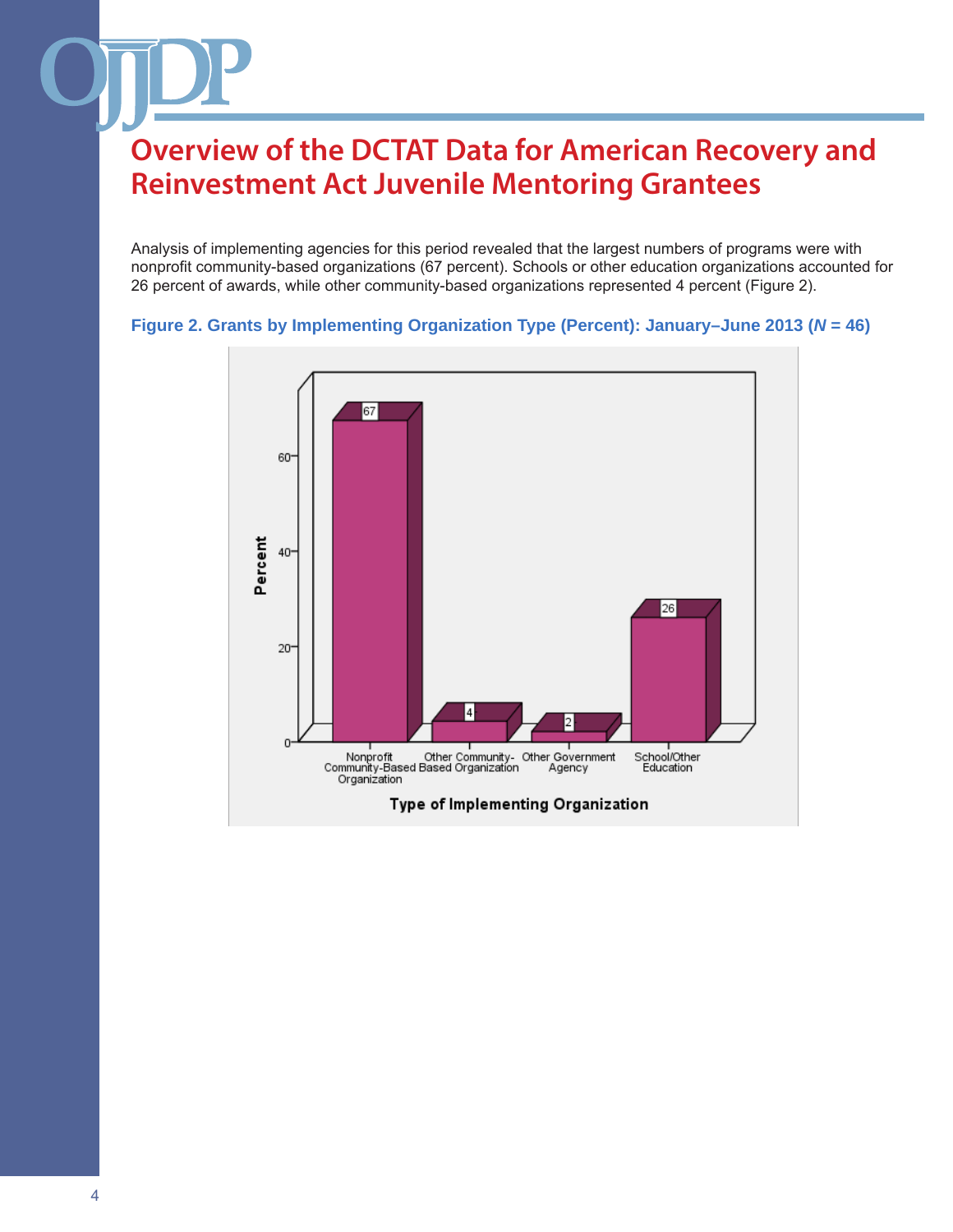Table 3 provides an aggregate of demographic data for the January–June 2013 reporting period. More specifically, the numbers in the table represent the population actually served by ARRA Juvenile Mentoring grantees during their project period. Targeted services include any approaches specifically designed to meet the needs of the intended population (e.g., gender-specific, culturally based, and developmentally appropriate services).

### **Table 3. Target Population: January–June 2013**

|                        | <b>Population</b>                          | <b>Grantees Serving Group</b><br><b>During Project Period</b> |
|------------------------|--------------------------------------------|---------------------------------------------------------------|
| <b>RACE/ETHNICITY</b>  | American Indian/Alaskan Native             | 14                                                            |
|                        | Asian                                      | 13                                                            |
|                        | <b>Black/African American</b>              | 36                                                            |
|                        | Hispanic or Latino (of Any Race)           | 29                                                            |
|                        | Native Hawaiian and Other Pacific Islander | 5                                                             |
|                        | Other Race                                 | 22                                                            |
|                        | White/Caucasian                            | 35                                                            |
|                        | Caucasian/Non-Latino                       | 11                                                            |
|                        | Youth Population Not Served Directly       | $\mathbf 1$                                                   |
| <b>JUSTICE SYSTEM</b>  | At-risk Population (No Prior Offense)      | 40                                                            |
| <b>STATUS</b>          | <b>First-time Offenders</b>                | 20                                                            |
|                        | <b>Repeat Offenders</b>                    | 10                                                            |
|                        | <b>Sex Offenders</b>                       | $\mathbf 1$                                                   |
|                        | <b>Status Offenders</b>                    | 12                                                            |
|                        | <b>Violent Offenders</b>                   | 9                                                             |
|                        | Youth Population Not Served Directly       | 2                                                             |
| <b>GENDER</b>          | Male                                       | 41                                                            |
|                        | Female                                     | 39                                                            |
|                        | Youth Population Not Served Directly       | $\mathbf{1}$                                                  |
| <b>AGE</b>             | $0 - 10$                                   | 24                                                            |
|                        | $11 - 18$                                  | 38                                                            |
|                        | Over 18                                    | 3                                                             |
|                        | Youth Population Not Served Directly       | $\mathbf{1}$                                                  |
| <b>GEOGRAPHIC AREA</b> | Rural                                      | 27                                                            |
|                        | Suburban                                   | 20                                                            |
|                        | Tribal                                     | 4                                                             |
|                        | Urban                                      | 26                                                            |
|                        | Youth Population Not Served Directly       | 1                                                             |
| <b>OTHER</b>           | <b>Mental Health</b>                       | 18                                                            |
|                        | Substance Abuse                            | 15                                                            |
|                        | Truant/Dropout                             | 21                                                            |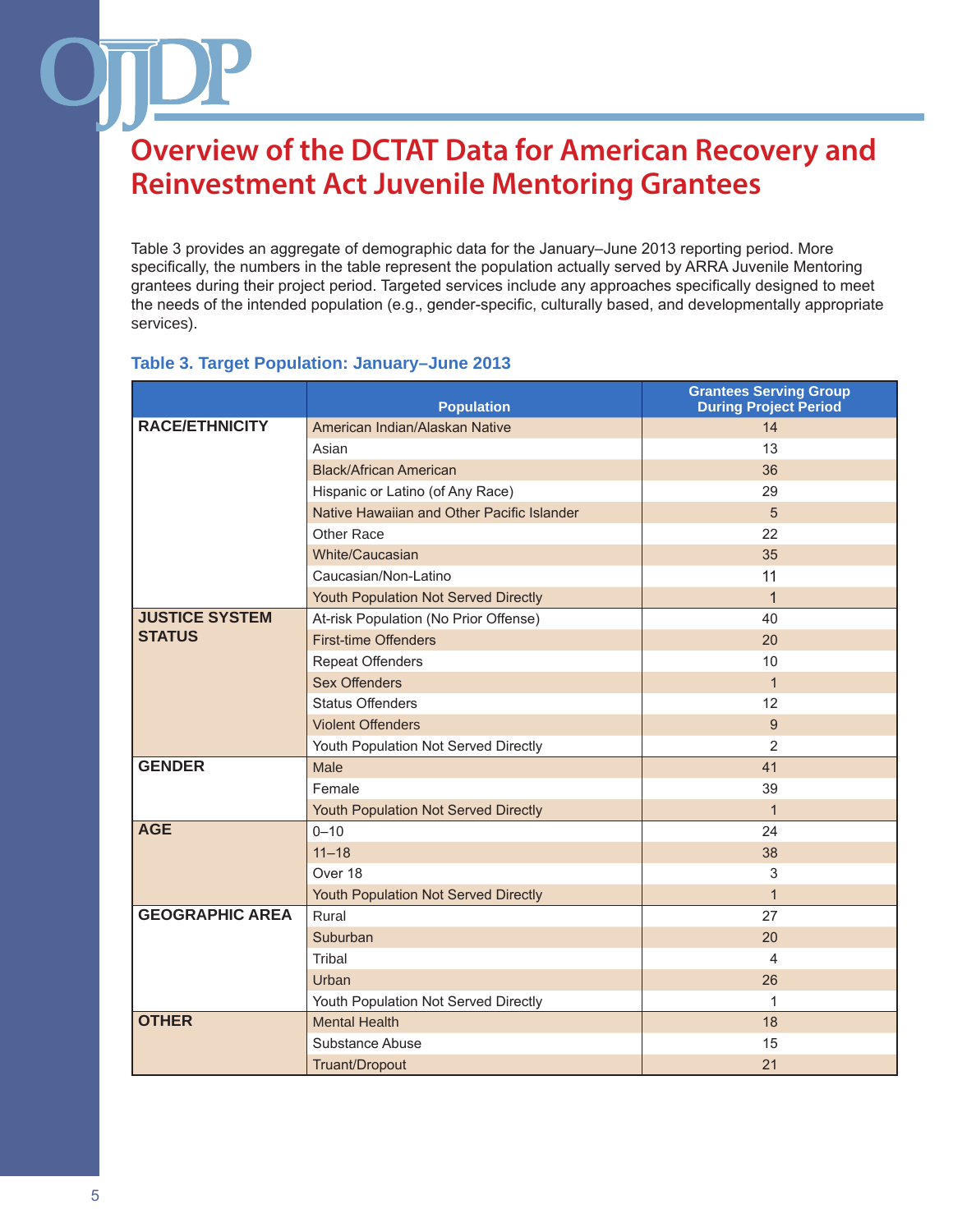## **2. Analysis of Core Measure Data from January–June 2013**

During the January–June 2013 reporting period, 72 percent of essential services were maintained without interruption because of funding from the Recovery Act. In addition, 1,079 new essential services were funded, and 1,288 services were enhanced due to Recovery Act funds (Table 4).

### **Table 4. Recovery Measures: January–June 2013**

| Percent of essential services maintained because of funding from Recovery Act | 72%   |
|-------------------------------------------------------------------------------|-------|
| Number of new essential services funded by Recovery Act                       | 1.079 |
| Number of enhanced essential services funded by Recovery Act                  | 1.288 |

During the January–June 2013 reporting period, 93 percent (\$12,372,791) of Federal funds were being spent by active ARRA Juvenile Mentoring grantees and subgrantees who had implemented evidence-based programs and practices (Figure 3).

### **Figure 3. Grant Funds for Evidence-Based Programs and Practices: January–June 2013**

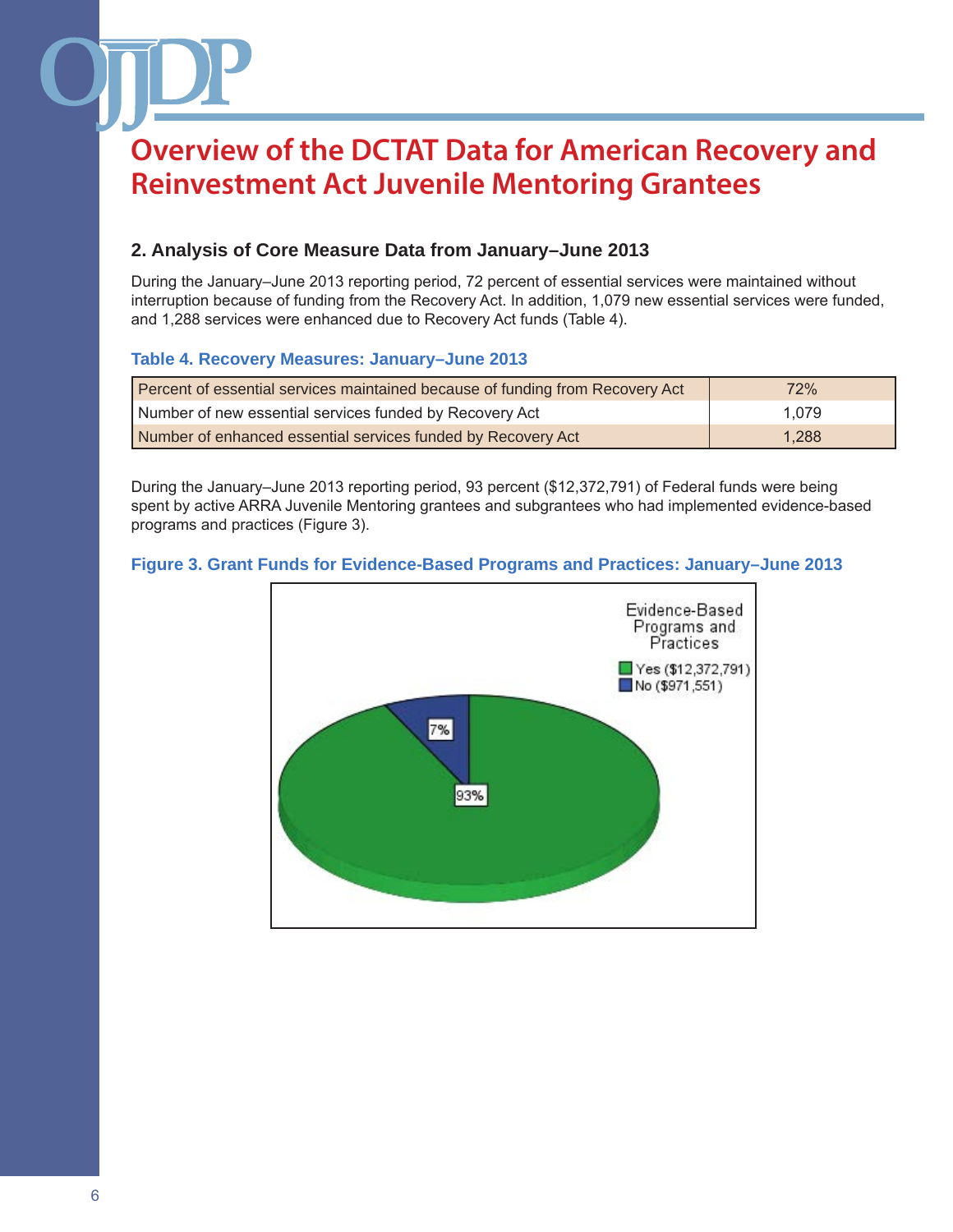The majority of ARRA Juvenile Mentoring grantees and subgrantees are implementing evidence-based practices. During the January–June 2013 reporting period, 43 programs (91 percent) implemented such practices (Figure 4).



#### **Figure 4. Evidence-Based Practices and Programs by Reporting Period: January 2009–June 2013**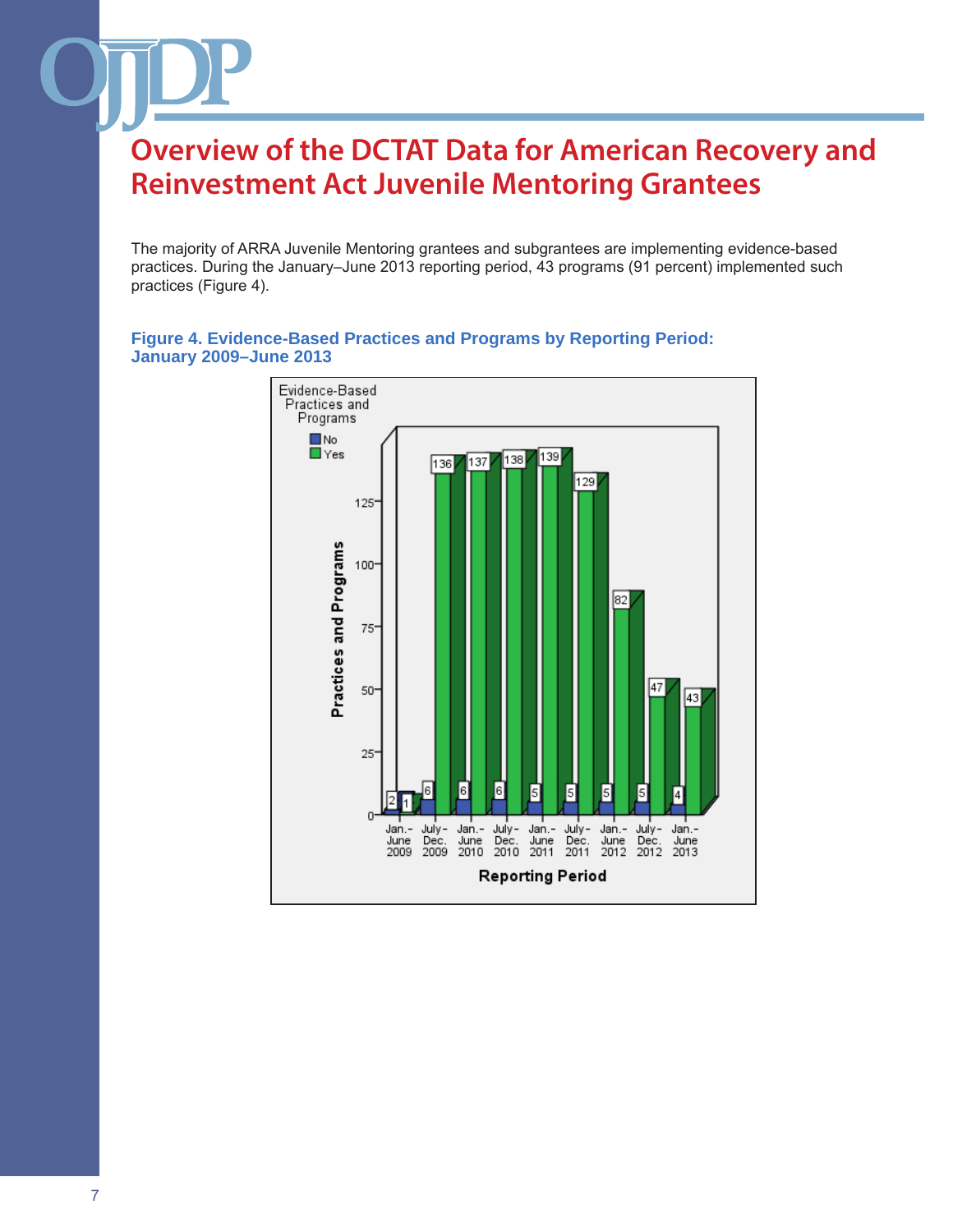### *Aggregate of Performance Measures Data*

The next section presents an aggregate of performance measures data (Table 5). Of the 4,511 youth served by ARRA Juvenile Mentoring grantees, 4,308 (96 percent) were served using an evidence-based program or practice. In addition, 65 percent (*n* = 687) of eligible youth exited programs after completing program requirements. Each grantee defines the requirements needed for a youth to complete each program. Sometimes a program cannot be completed in the 6 months represented by the reporting period. For example, in one program, youth have to complete 9 months of mentoring to be considered successful. If a youth exits such a program for any reason before 9 months of mentoring is complete, he or she is considered unsuccessful. The lack of a shorter-term definition for program completion therefore decreases the overall program completion rate.

Performance measures about the program mentors were also collected. During the reporting period, 1,055 new program mentors were recruited. Of the 708 mentors who began training, 680 (96 percent) successfully completed it. Moreover, 85 percent of mentors reported that they had increased knowledge about their program area. Of the 2,898 mentors in the program during the reporting period, 2,434 (84 percent) remained active mentors.

Collaboration with active partners also helps mentoring programs succeed. One hundred twenty-nine mentoring programs reported having active partners during the reporting period, indicating widespread community involvement and buy-in, which is essential to the success of these programs.

| <b>Performance Measure</b>                                             | <b>Youth or Mentors</b> |                                                   |                |
|------------------------------------------------------------------------|-------------------------|---------------------------------------------------|----------------|
| Program youth served                                                   | 4,511                   |                                                   |                |
| Program youth served using<br>an evidence-based program or<br>practice | 4,308                   |                                                   |                |
| Program mentors recruited                                              | 1,055                   |                                                   |                |
|                                                                        |                         | <b>Completed</b>                                  | <b>Percent</b> |
| Program youth completing<br>program requirements                       | 1,064                   | 687                                               | 65             |
| <b>Mentors successfully</b><br>completing training                     | 708                     | 680                                               | 96             |
| Trained mentors with<br>increased knowledge of<br>program area         | 2,295                   | 1,946                                             | 85             |
|                                                                        |                         | <b>Active</b>                                     | <b>Percent</b> |
| Mentor retention rate                                                  | 2,898 mentors           | 2,434 active mentors                              | 84             |
| Mentoring programs with<br>active partners                             | 72 mentoring programs   | 129 mentoring<br>programs with active<br>partners |                |

## **Table 5. Performance Measures: January–June 2013**